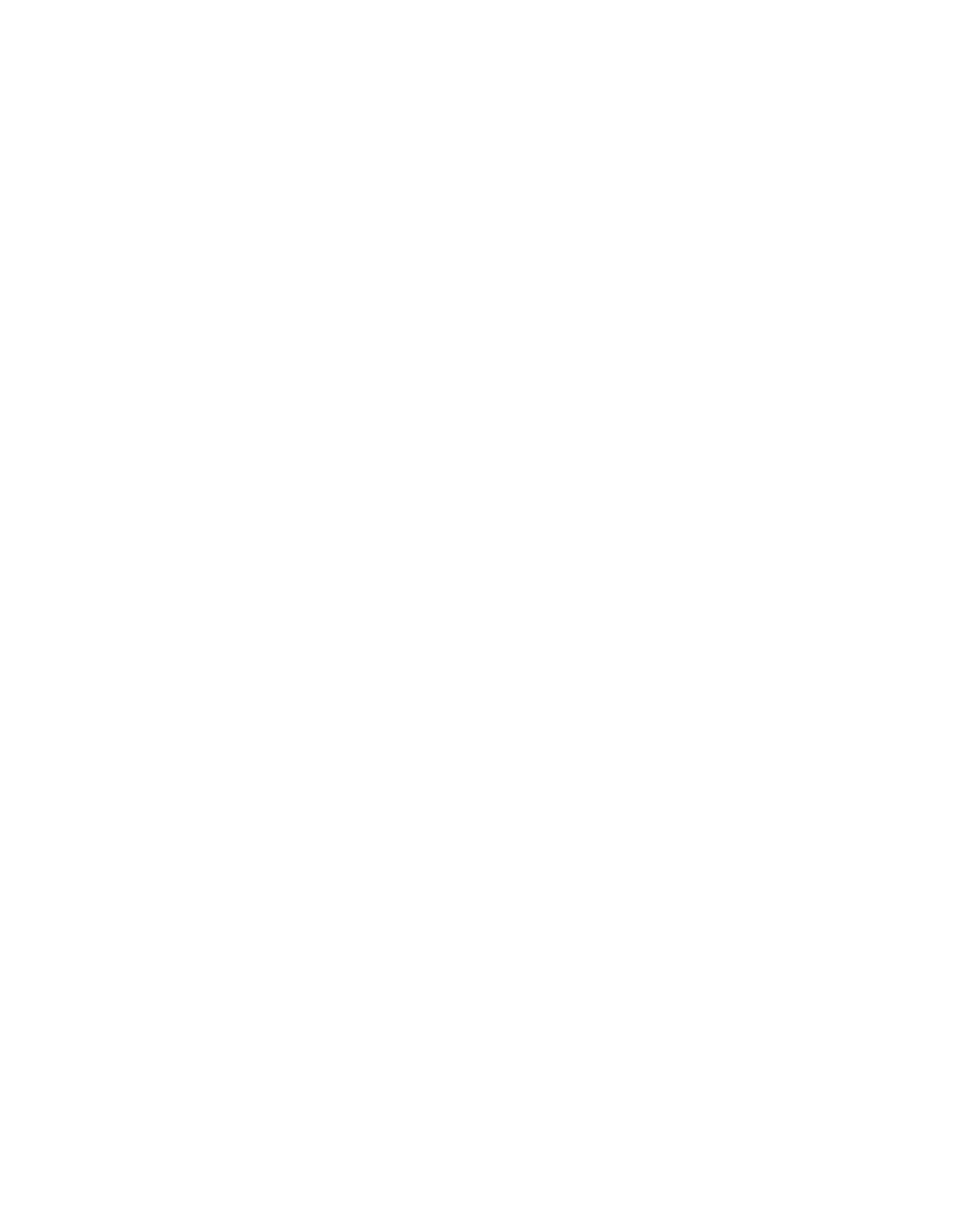## AN ECONOMIC IMPACT STUDY OF ARTS, CULTURAL, AND SCIENTIFIC ORGANIZATIONS IN THE CENTRAL PUGET SOUND REGION: 2014

#### **PREPARED FOR:**



P.O Box 19780 | Seattle WA 98109 **P** (206) 281-9050 | **F** (206) 494-7415 www.artsfund.org

**FUNDING SUPPORT BY:**





















### **PREPARED BY:**

Dr. William B. Beyers Department of Geography, Box 353550 University of Washington | Seattle, WA 98195 (206) 935-6282 beyers@u.washington.edu

&



40 Lake Bellevue, Suite 100 | Bellevue, WA 98005 **P** (425) 460-8800 | **F** (425) 460-8799

Released November 18, 2015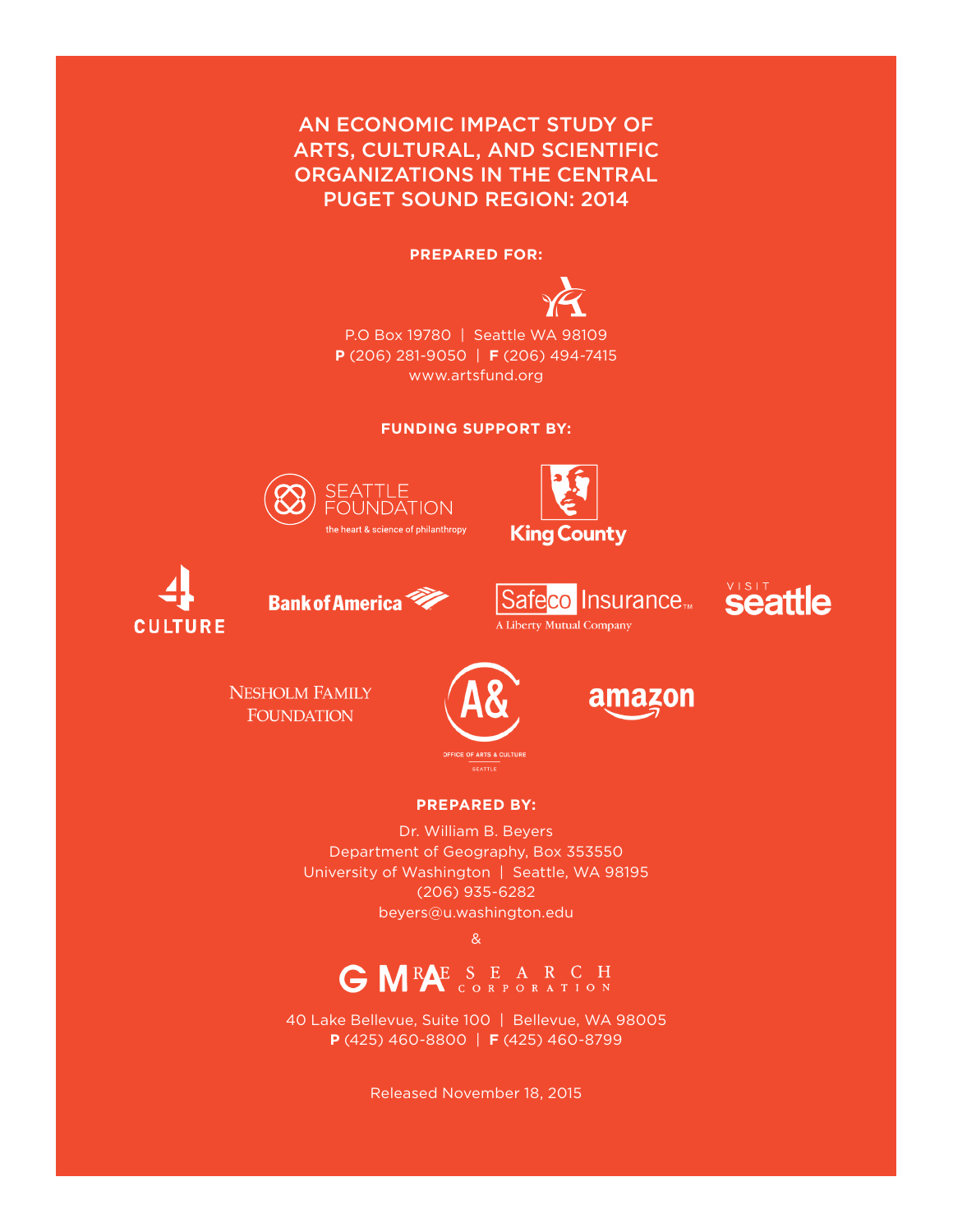

# EXECUTIVE SUMMARY

Arts, cultural, and scientific organizations make significant contributions to the quality of life of people living in the Central Puget Sound region, as well as to people living elsewhere in Washington State and from out-of-state. Patrons of these organizations eloquently expressed their opinions about the value or these organizations to them:

"Having a variety of accessible cultural venues and events is one of the integral facets that make this region such a desirable place to live, like the natural beauty of the region."

"Arts and cultural activities allow me to learn, explore, think, dream and understand. These activities increase my quality of life, reduce stress and encourage me to engage and participate in the community."

"Culture is the lens through which we interpret and understand our world, so developing our knowledge of culture is critical for understanding others and critically examining ourselves."

"I consider the arts a vital part of my children's education."

"Cultural activity is very important to the livability and economy of the region. One of the reasons we choose to live here!" *Source: Patron Survey*

Arts, cultural, and scientific organizations are also an important part of the local economy, directly creating thousands of jobs, millions of dollars in labor income, business sales, and tax revenues to governments.

This study reports on the economic impacts of 313 non-profit arts, cultural, and scientific organizations located in King, Pierce, Snohomish and Kitsap counties. It documents these economic impacts through data gathered on the expenditures that these organizations and their patrons make in the local and Washington State economies. It includes organizations with budgets of at least \$35,000 in Dance, Festival, Heritage, Theatre, Music, Science, Interdisciplinary, and the Visual Arts. It also includes public and private sector non-profit organizations supporting the delivery of services from arts, cultural, and scientific organizations. This is the second economic impact study of Central Puget Sound region arts, scientific, and cultural organizations sponsored by ArtsFund. The first study was benchmarked against the year 2009.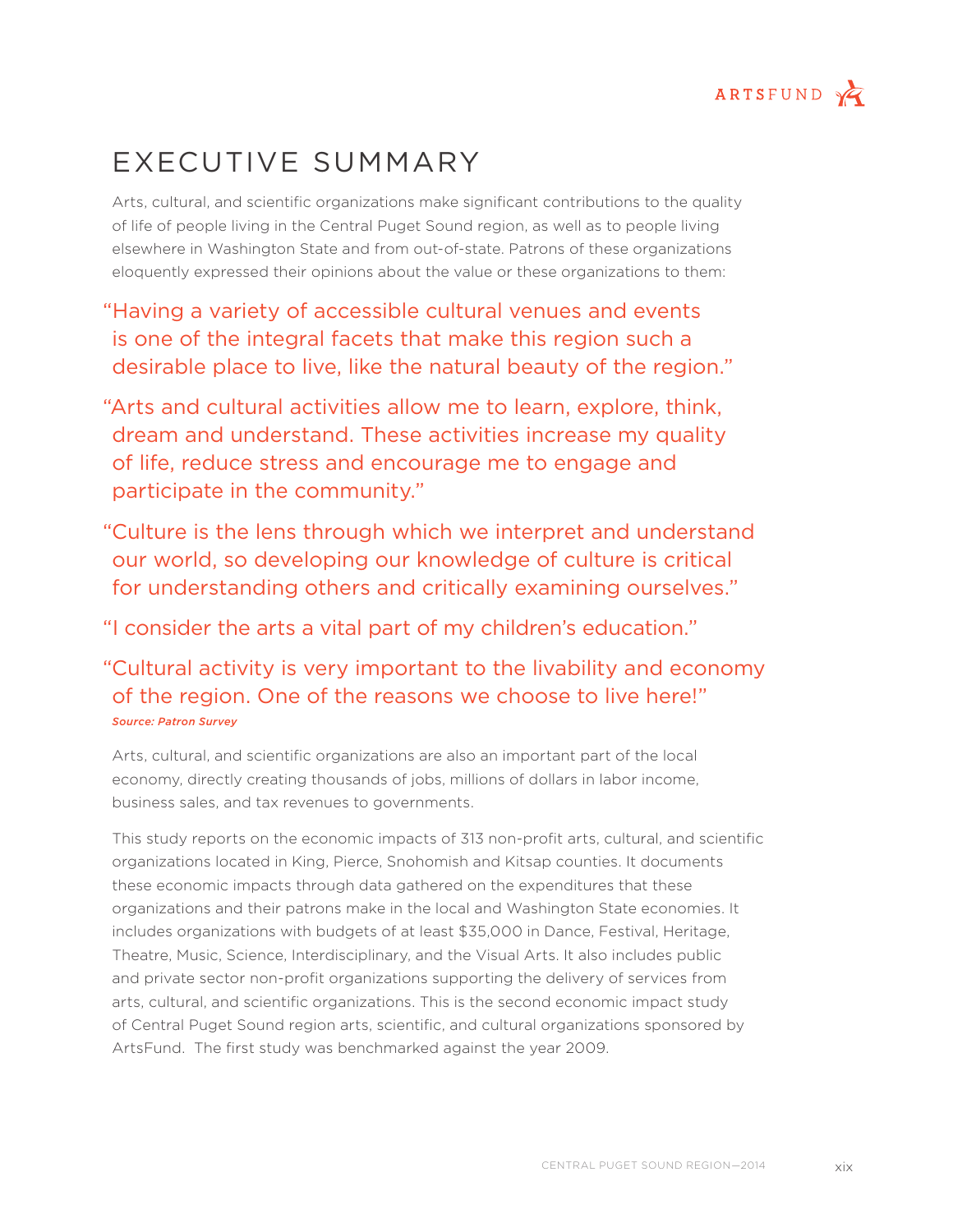#### AGGREGATE IMPACT

The aggregate economic impact of Central Puget Sound region arts, cultural, and scientific organizations arises due to spending of patrons visiting these organizations, and by the spending that the organizations make in the process of supplying their services. In 2014 \$2.4 billion in business activity was generated in the Washington economy due to spending by Central Puget Sound region arts, cultural, and scientific organizations, and spending by their patrons. This business activity supported 35,376 jobs, \$996 million in labor income, and resulted in \$105 million in sales, business and occupation, and hotel-motel room taxes.

Spending by cultural organization patrons totaled \$694 million, with tickets and admissions accounting for \$231 million of these expenditures. Income of arts, cultural, and scientific organizations were \$513 million in 2014, while they spent \$496 million providing these services.

Economic impacts have changed modestly when compared to the 2009 ArtsFund Economic Impact Study. Business activity and jobs in Washington State supported by the spending of these organizations and their patrons rose by 5% and 4% respectively, while labor income impacts fell by 4% (as measured in \$2014).

#### NEW MONEY

The majority of the economic impacts of arts, cultural, and scientific organizations and their patrons are related to spending by local residents, spending part of their discretionary income on visits to these local organizations. However, a significant proportion of the patrons to these organizations come from outside the local area, and their spending represents "new money," funds that would not be spent in the local area if the organizations that are the subject of this study were not located here. In addition, arts, cultural, and scientific organizations generate a portion of their income from sources located outside of the Central Puget Sound region. New money accounts for about 17% of the revenue of arts, cultural, and scientific organizations, while 45% of patron spending is new money. New money economic impacts in the Central Puget Sound region in 2014 created 8,182 jobs, \$647 million in business activity (sales), \$257 million in labor income, and \$37 million in tax revenues.

New money economic impacts in the current study are similar when compared to those reported in the 2009 ArtsFund Economic Impact Study. Employment impacts were down 1%, while output impacts were down 9% (in constant \$) and labor income impacts were down by 6% (in constant \$). The reduction in new money economic impacts appears to be related to a reduction in outside money to Central Puget Sound arts, cultural, and scientific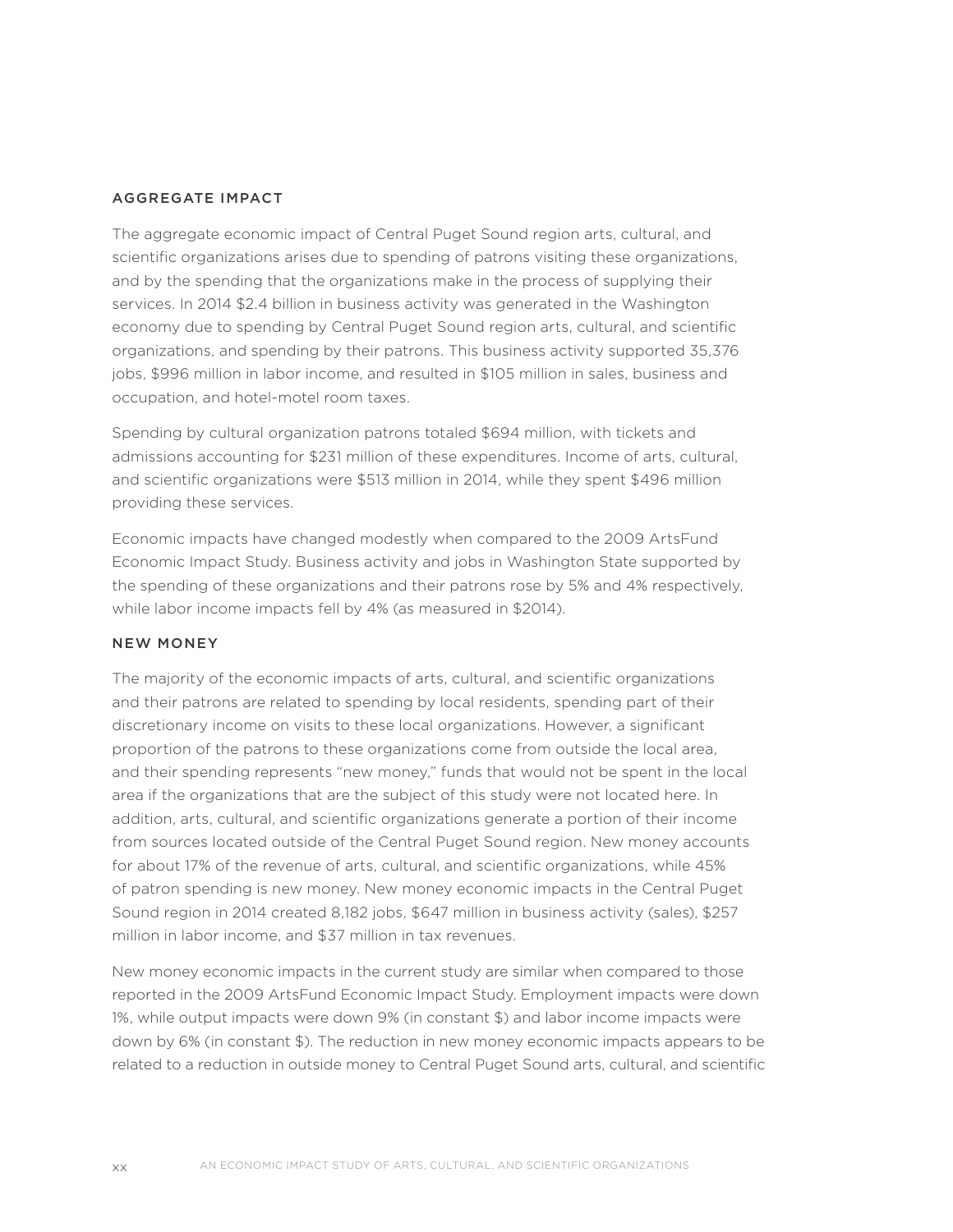

organizations. In the 2009 study it was 17% of total income, while in the current study it is 13% of total income. Patron spending was about 43% outside money in the 2009 study, while in the current study it was about 45%. Changes in new money impacts are also likely related to the use of a different economic model in the two studies.



#### Percent of Total Income by Source

#### INCOME

Earned income comes from tickets, admissions, tuition, retail sales, and other sources; it accounted for 56% of total income to arts, cultural, and scientific organizations in the Central Puget Sound region in 2014. The other 44% was generated through contributions, of which 14% were from individuals, 12% from governments, 8% from benefits and in-kind, 4% from corporations, 5% from foundations, and 1% was miscellaneous income. The shares of earned and contributed income were similar to those reported in the 2009 ArtsFund Economic Impact Study.

#### EXPENDITURES

Expenditures are divided between employee expenses (54%) and operating expenses (46%). Almost all employee expenses are related to payments to people living in the Central Puget Sound region, and they include wages and salaries, benefits, and payroll taxes. Operating expenses are more widely distributed, but 85% of operating expenses are made in the Central Puget Sound region. Payments to visiting artists and performers are referred to as "contract income," and approximately 32% of these payments went to individuals living outside the Central Puget Sound region. Services account for the largest share of operating expenses (28%), and the majority of these are made in the Central Puget Sound region (88%). Service expenses include accounting,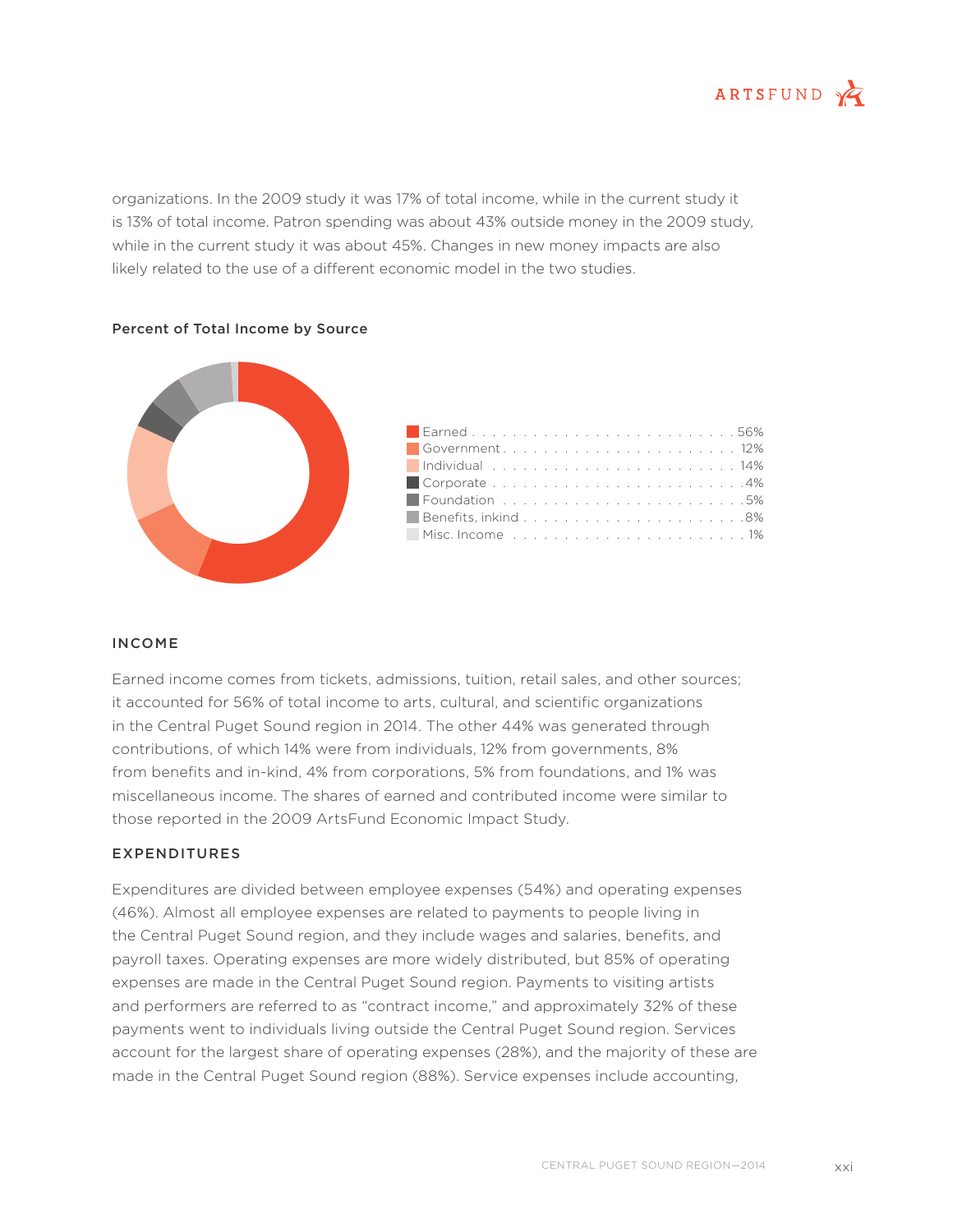legal, banking, transportation, marketing, royalties, consulting, and professional services. Other goods and services include purchases made for resale at organization venues, such as books, souvenirs, and replicas, and the purchase of materials for sets/exhibitions. These costs accounted for 9% of aggregate expenditures. Utilities and telephone costs amounted to 3%, and taxes accounted for only 0.4% of expenditures of arts, cultural, and scientific organizations. Expenditures of arts and cultural organizations in the 2009 ArtsFund Economic Impact Study had a very similar composition to expenditures reported in the current study.

### Aggregate Expenditures Of Central Puget Sound Region Arts, Cultural, and Scientific Organizations



#### EMPLOYMENT

An estimated 35,376 jobs in the Washington economy were related to arts, cultural, and scientific organizations in 2014. Of these 18,778 were directly tied to arts, cultural, and scientific organizations. Many of these jobs are part-time or contractual (80%), and were held by individuals working for more than one arts, cultural, or scientific organization in the region. For example, some of the musicians performing for the Seattle Symphony, Seattle Opera, and Pacific Northwest Ballet work part-time for each of these organizations. Part-time and contractual employment accounts for the majority of jobs in Dance, Festival, Heritage, Music, Theatre, and Visual Arts organizations. People working in Central Puget Sound region arts, cultural, and scientific organizations received \$270 million in labor income in 2014 while contract individuals and firms received an additional \$28 million.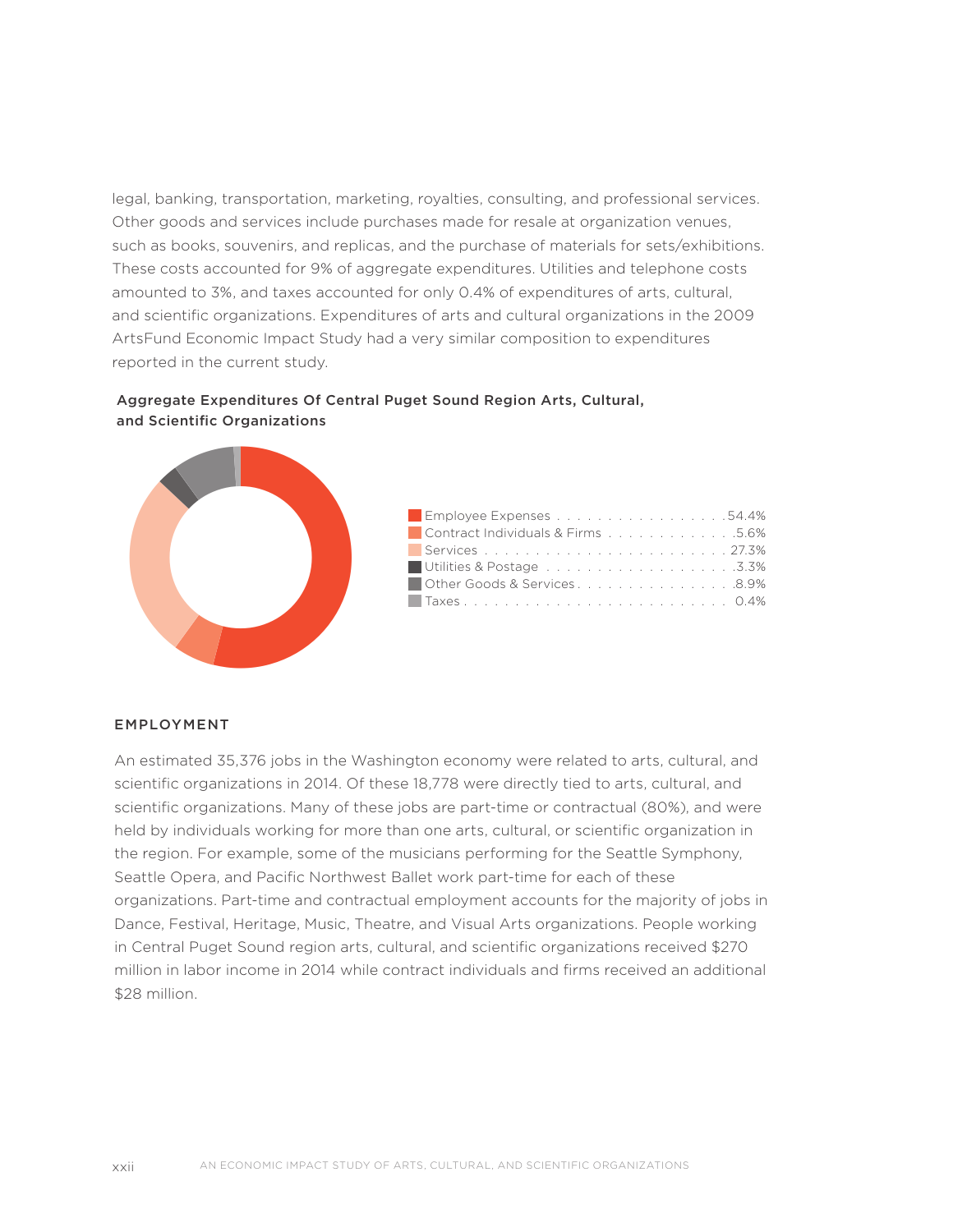



#### ATTENDANCE

There were 13.4 million admissions to arts, cultural, and scientific organizations in the Central Puget Sound region in 2014. The season ticket/membership or single ticket visits accounted for (58%) of attendance, while 26% (3.5 million) were free admissions. The balance (16%) were discounted admissions for students, seniors, and other types of discounted admissions. K-12 students accounted for over 1.2 million free or discounted admissions. About half (53%) of these students were Caucasian, and about half (47%) were other ethnicities.

#### Percentage Distribution Of Attendance By Category



| Season Ticket/Membership Visits 17% |  |
|-------------------------------------|--|
| Single Tickets/Admissions 41%       |  |
| Discounted Student Tickets. 8%      |  |
| Discounted Senior Tickets. 2%       |  |
| Other Discounted Tickets 6%         |  |
|                                     |  |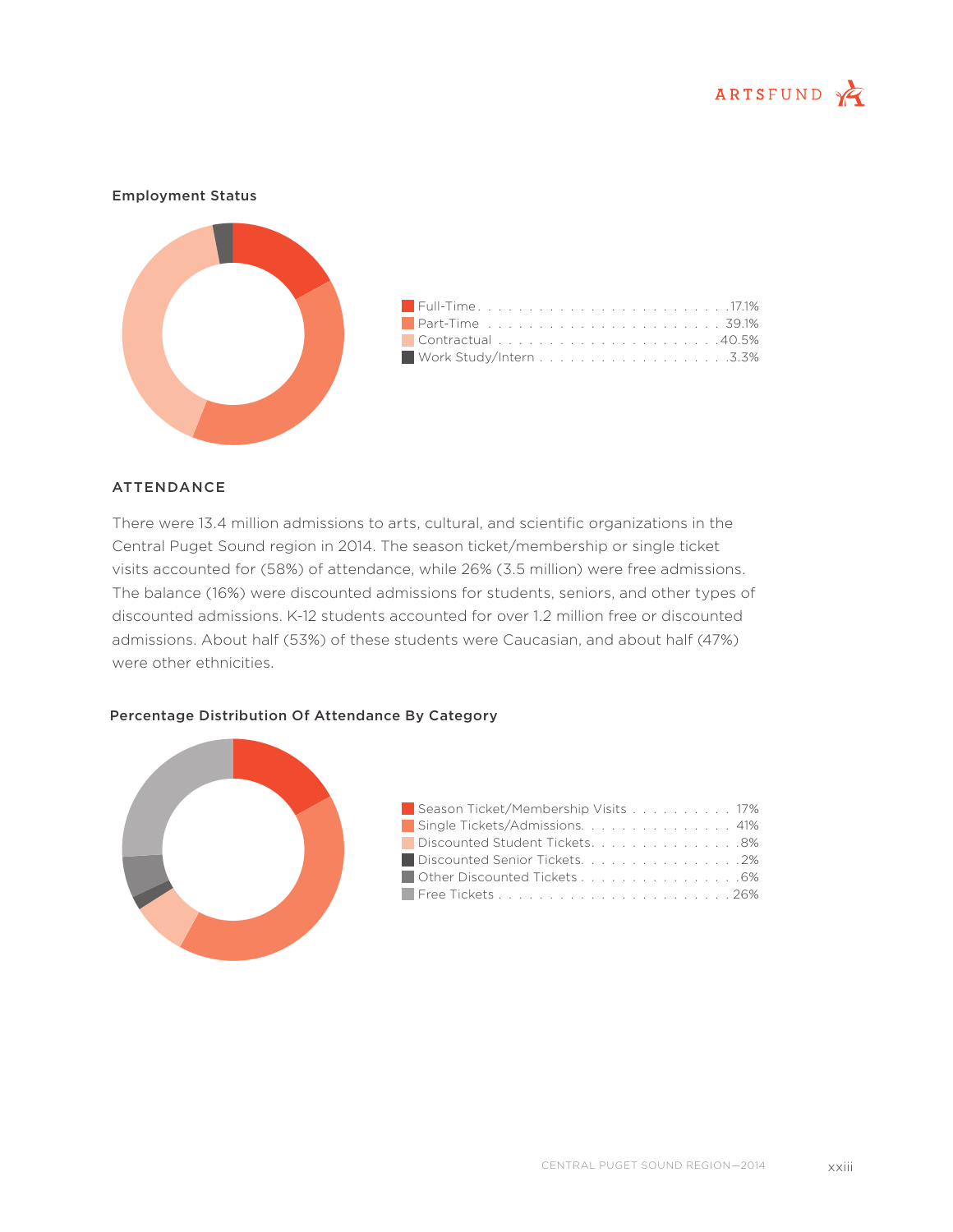#### PATRON SPENDING

Patrons spent an average of \$57 on their visits to Central Puget Sound region arts, cultural, and scientific organizations in 2014. Local residents spent less (\$46) than those coming from elsewhere in Washington State (\$87) or from out-of-state (\$148). The largest share of expenditures was for tickets/admissions (33%). Significant outlays were also made for transportation (24%), meals and refreshments (20%), and lodging (13%). Smaller outlays were made for souvenirs and gifts, child-care, and other expenses. The composition of these outlays varies by region of origin. Local residents have low travel and lodging costs, while these costs are much higher for those traveling from outside the local area.

#### Patron Expenditures by Category



| Meals & Refreshments 20% |  |
|--------------------------|--|
|                          |  |
| Souvenirs & Gifts5%      |  |
|                          |  |
|                          |  |

#### VOLUNTEERS

Volunteers are important to arts, cultural, and scientific organizations, as they provide assistance with both administrative work as well as artistic, professional, and technical work. Arts, cultural, and scientific organizations reported the use of 28,849 volunteers, providing 1.2 million hours of volunteer activity, an average of 41 hours per volunteer.

#### VALUES REGARDING CULTURAL ACTIVITY

Patrons regard cultural activities as a very important part of the quality of life in the Central Puget Sound region. They also consider it to be very important to the identity of the region, and to have been an important influence on their decision to live and work in this community. Most patrons report that their attendance and spending on cultural activities has been stable or increased in recent years, in increasingly diverse modes of engagement. They report a willingness to travel long distances to consume cultural activities, and have a desire to be able to attend cultural activities in more diverse locations.